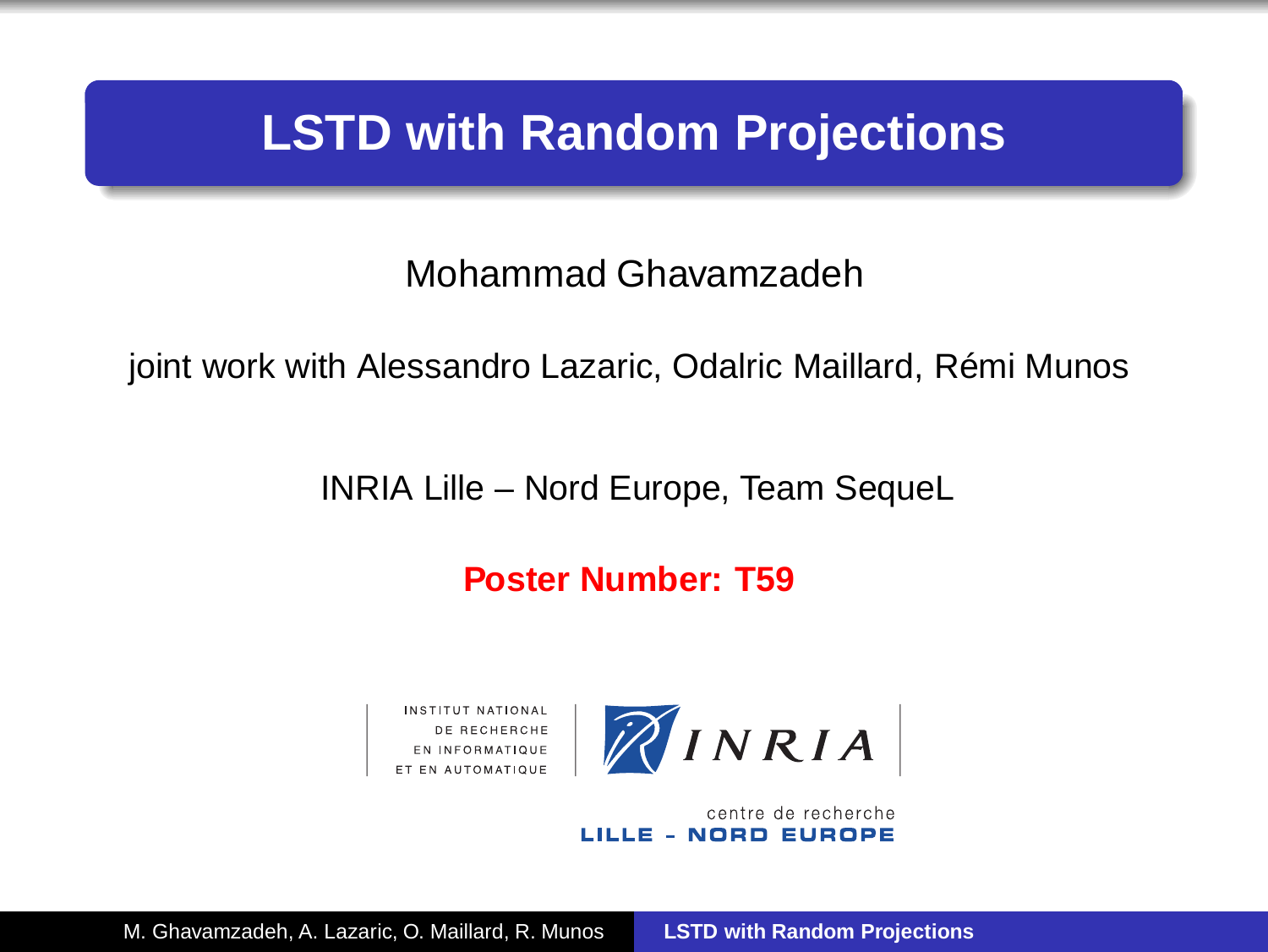## Problem

**Setting:** RL in *high-dimensional spaces* — the number of features is bigger than the number of samples.

**Problem:** Overfitting and poor *prediction* performance.

## **Solutions**

- **Regularization:** adding  $\ell_1$  and  $\ell_2$  regularizations to value-function approximation algorithms.
- **Random projections: this work**.

**LSTD:** A RL alg. for learning the value function of a given policy.

**Algorithm – LSTD-RP:** LSTD in a low-dim space generated by a **random projection** from the high-dim space.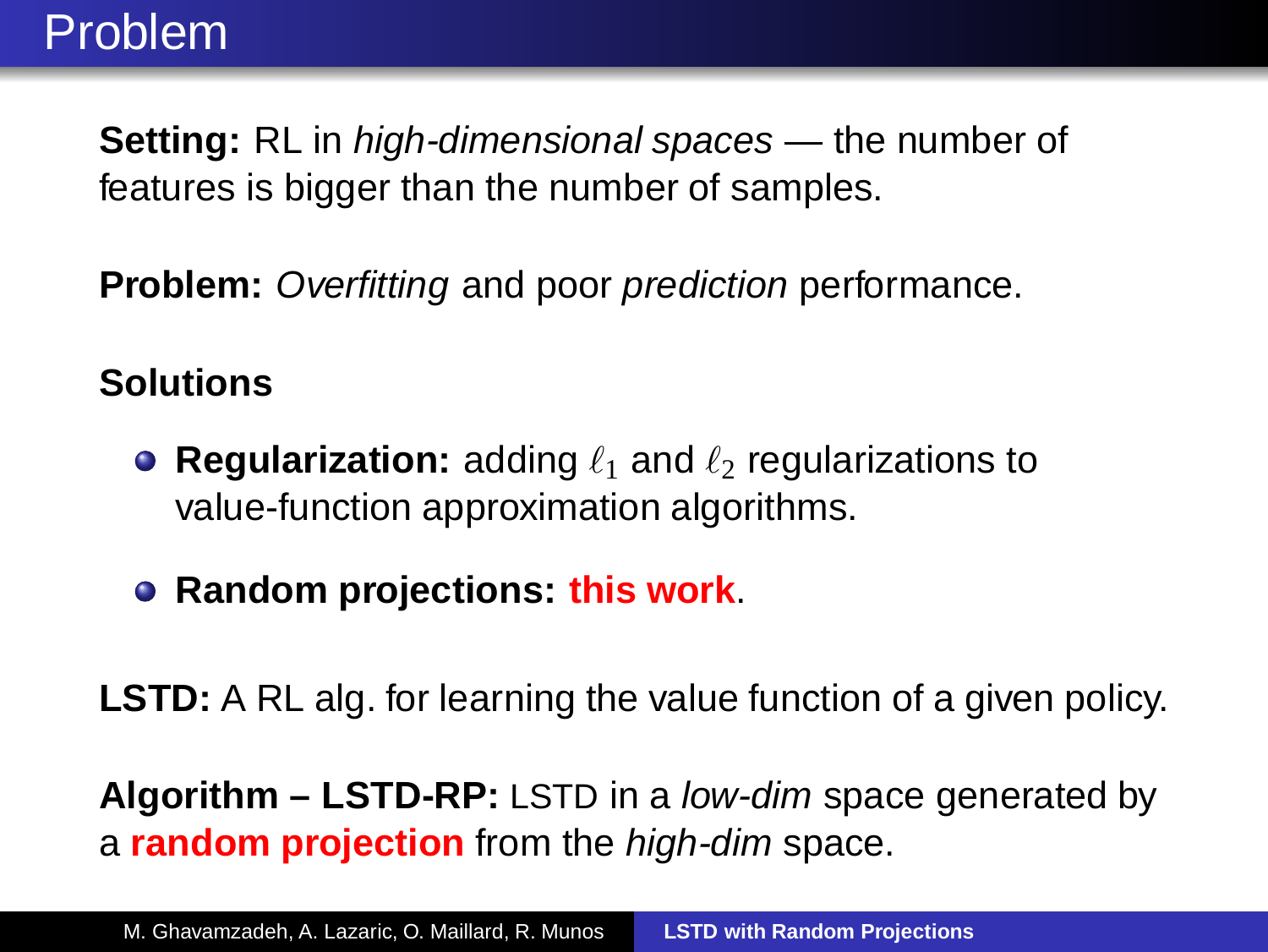

We present the LSTD-RP algorithm and discuss its computational complexity.

less expensive than performing LSTD in the high-dim space.

- We provide finite-sample performance bounds for LSTD-RP.
	- **Markov design:** performance on the training samples.
	- **Random design:** generalization over the entire state space

avoid overfitting – better prediction: smaller **estimation error** and not much larger **approximation error**.